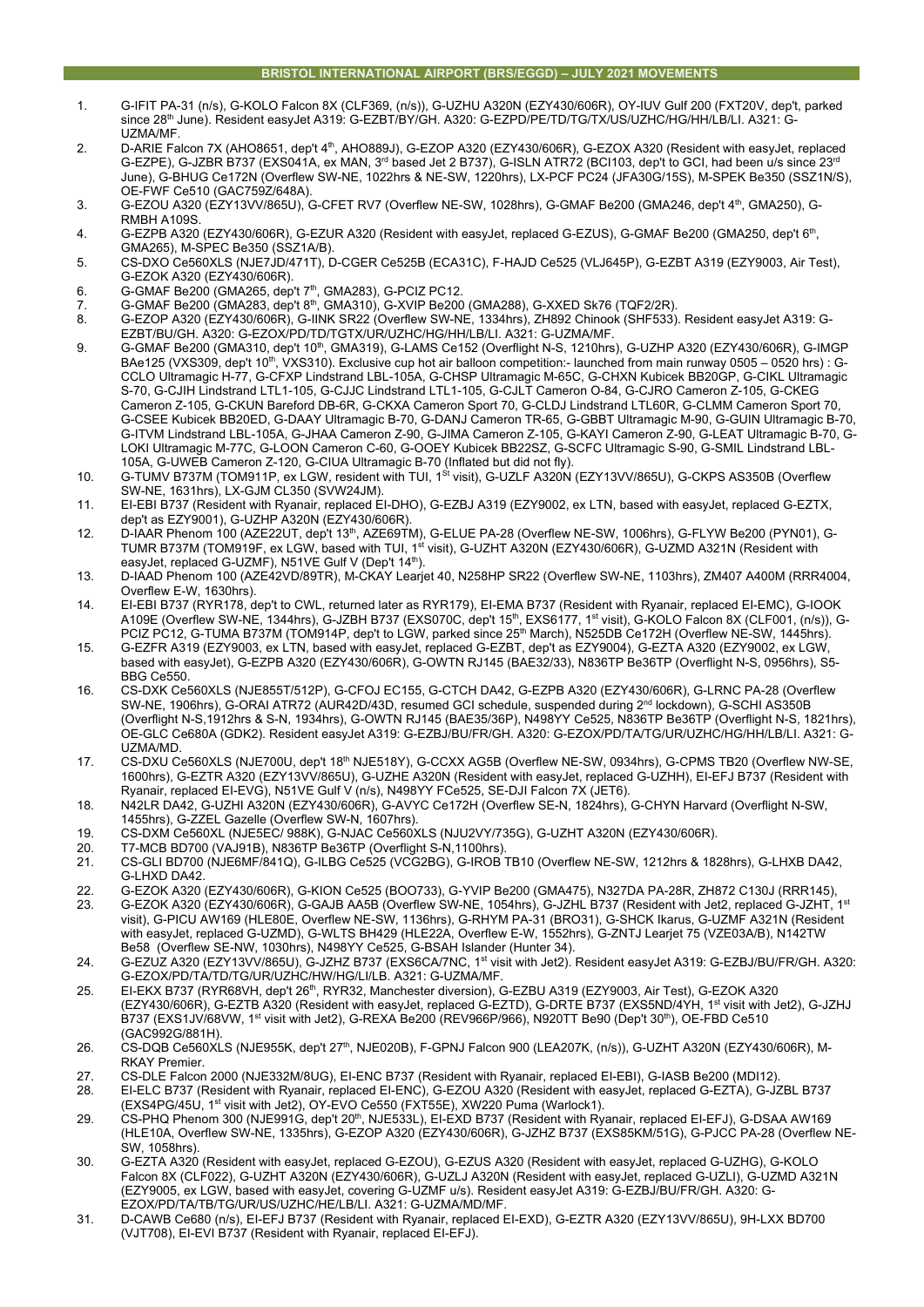## **ILS APPROACHES**

- 1st G-HRDB A109S (SSP53), G-LHXA DA42, G-OSAR BH206L (EXM37), G-SADB DA42<br>2<sup>nd</sup> G-BZNN Be76 (EXM25), G-SUEI DA42. G-XDEA DA42. ZJ121 Merlin (Junalv94)
- $2^{nd}$  G-BZNN Be76 (EXM25), G-SUEI DA42, G-XDEA DA42, ZJ121 Merlin (Jungly94)<br> $4^{th}$  G-LDGB DA40 (LDG20)
- $4<sup>th</sup>$  G-LDGB DA40 (LDG20)<br> $5<sup>th</sup>$  G-I HXA DA42 G-I HXD
- 5<sup>th</sup> G-LHXA DA42, G-LHXD DA42, G-TAMI DA40 (LDG30), G-WLTS BH429 (HLE22Z)<br>6<sup>th</sup> G-GDMW Be76 (BLD08), G-LHXA DA42, G-LHXD DA42, G-NSYS EC135 (SSP57)
- $6<sup>th</sup>$  G-GDMW Be76 (BLD08), G-LHXA DA42, G-LHXD DA42, G-NSYS EC135 (SSP57)<br>7<sup>th</sup> G-TAMI DA40 (LDG20)
- $7<sup>th</sup>$  G-TAMI DA40 (LDG20)<br>8<sup>th</sup> G-BZNN Be76 (BLD23)
- 8th G-BZNN Be76 (BLD23), G-CTCG DA40 (LDG29), G-DSAA AW169 (PLC69), G-NSYS EC135 (SSP57), G-VICC PA-28, G-WLTS BH429 (HLE22Z)
- $9<sup>th</sup>$  G-BZNN Be76 (EXM58), G-PLIP DA40 (LDG30), G-SUEI DA42 (AOS02)<br>10<sup>th</sup> G-LHXB DA42, G-CTCG DA40 (LDG29)
- 10<sup>th</sup> G-LHXB DA42, G-CTCG DA40 (LDG29)<br>11<sup>th</sup> G-CTSV DA42
- 11<sup>th</sup> G-CTSV DA42<br>12<sup>th</sup> G-CTSV DA42
- $12^{th}$  G-CTSV DA42<br> $13^{th}$  G-LHXA DA42,
- 13<sup>th</sup> G-LHXA DA42, G-GDMW Be76 (BLD08)<br>14<sup>th</sup> G-FCAC DA42, G-TAMI DA40 (LDG30)
- 14<sup>th</sup> G-FCAC DA42, G-TAMI DA40 (LDG30)<br>15<sup>th</sup> G-CTCG DA40 (LDG20), G-CTSD DA40
- 15<sup>th</sup> G-CTCG DA40 (LDG20), G-CTSD DA40, G-LHXD DA42, G-BSYS (EXM60)<br>16<sup>th</sup> G-EMSS EC145 (RHD72), G-GDMW Be76 (BLD05)
- 16<sup>th</sup> G-EMSS EC145 (RHD72), G-GDMW Be76 (BLD05)<br>18<sup>th</sup> G-LHXC DA42, G-LHXD DA42
- 18<sup>th</sup> G-LHXC DA42, G-LHXD DA42
- 19<sup>th</sup> G-FCAC DA42, G-LHXD DA42, G-SUEI DA42
- $21^{st}$  G-CTCC DA42, G-SADB DA42<br> $22^{nd}$  G-LDGF DA42 (LDG29), ZH872
- 22<sup>nd</sup> G-LDGF DA42 (LDG29), ZH872 C130J (RRR144)<br>23<sup>rd</sup> G-LDGF DA42 (LDG29), G-SUEI DA42 (AOS02)
- $23<sup>rd</sup>$  G-LDGF DA42 (LDG29), G-SUEI DA42 (AOS02)<br>25<sup>th</sup> G-HFOI FC135 (UKP01)
- $25<sup>th</sup>$  G-HEOI EC135 (UKP01)<br> $27<sup>th</sup>$  G-LDGF DA42 (LDG12)
- $27<sup>th</sup>$  G-LDGF DA42 (LDG12)<br> $28<sup>th</sup>$  G-LDGF DA42 (EXM91)
- $28th$  G-LDGF DA42 (EXM91)<br> $30th$  G-HEOI EC135 (UKP01)
- $30<sup>th</sup>$  G-HEOI EC135 (UKP01), ZJ134 Merlin (Artic94)<br> $31<sup>st</sup>$  G-SAJM DA42.
- G-SAJM DA42.

## **CHARTER FLIGHTS**

None

|                                                                                                           |                                               |            | 2                                      | 3                                      | $\overline{4}$                         | 5                        | 6                                                    | $\overline{7}$           | 8                        | 9                               | 10                              | 11                                  | 12                       | 13                                            | 14                       | 15                |
|-----------------------------------------------------------------------------------------------------------|-----------------------------------------------|------------|----------------------------------------|----------------------------------------|----------------------------------------|--------------------------|------------------------------------------------------|--------------------------|--------------------------|---------------------------------|---------------------------------|-------------------------------------|--------------------------|-----------------------------------------------|--------------------------|-------------------|
| KLM1049/1060<br><b>KLM48R/91Q</b><br>KLM1057/1046                                                         | PH-<br>PH-<br>PH-                             | <b>EXT</b> | EZO                                    | EZV                                    | <b>EXB</b><br>EZU                      | <b>EZM</b><br><b>EXT</b> | <b>EZA</b>                                           | <b>EZE</b><br><b>EXL</b> | <b>EZO</b>               | <b>EZO</b><br><b>EXN</b>        | EXI                             | <b>EZK</b>                          | EZI<br><b>EXN</b>        | EZP                                           | <b>EXV</b><br><b>EXN</b> | <b>EZC</b>        |
| RYR1AE/94ZG<br>RYR1FB/5BX<br>RYR1GF/9PZ<br>RYR1GQ/1KY<br>RYR1MA/90SL<br><b>RYR1QY/372K</b><br>RYR1MY/584Z | EI-<br>EI-<br>EI-<br>EI-<br>EI-<br>EI-<br>EI- | <b>DHO</b> | <b>EVG</b><br><b>EMC</b><br><b>GXK</b> | <b>RKB</b><br><b>EVG</b><br><b>DHO</b> | <b>EBO</b><br><b>DHO</b><br><b>EVG</b> | <b>DHO</b><br><b>DCZ</b> | <b>EVG</b><br><b>RKS</b><br><b>EMC</b><br><b>EMC</b> | EBO<br><b>DHO</b>        | <b>EVG</b><br><b>EMC</b> | <b>DHO</b><br>EBO<br><b>GXK</b> | <b>RSZ</b><br>EBO<br><b>DHO</b> | <b>EMC</b><br><b>EVG</b><br>$\star$ | <b>EVG</b><br><b>GXK</b> | <b>EMC</b><br><b>RSZ</b><br><b>EBO</b><br>EBO | EBO<br>$\star$           | <b>EMA</b><br>EBO |
| RYR4GX/7NX<br>RYR4WP/94SC<br>RYR4YL/28YM<br><b>RYR5CM/4757</b><br>RYR5G/6WW<br>RYR5HG/8217<br>RYR5QF/86HV | EI-<br>EI-<br>EI-<br>EI-<br>EI-<br>EI-<br>EI- |            | <b>EMC</b>                             | RKI                                    |                                        | <b>EMC</b><br><b>EVF</b> | <b>RSW</b>                                           | <b>DLH</b>               |                          | EBO                             | <b>RSW</b>                      |                                     | <b>EMC</b><br>EXO        | <b>RSN</b>                                    | <b>DWH</b>               |                   |
| RYR6AL/8254<br>RYR6D/8213<br>RYR6JL/6YZ<br>RYR6RQ/60TR                                                    | EI-<br>EI-<br>EI-<br>EI-                      | <b>DHO</b> | <b>DPL</b>                             | EBO<br><b>EBO</b>                      | <b>DHO</b><br><b>DPL</b>               |                          | <b>DLB</b>                                           | <b>DHO</b><br>EBO        | <b>DHO</b>               | <b>EMM</b>                      | <b>EMC</b><br><b>EVG</b>        | <b>EVG</b><br><b>DLG</b>            |                          | <b>DPP</b>                                    | <b>EVG</b><br>EBO        | EBO               |
| RYR6YA/566U<br>RYR8JX/9KZ<br>RYR53MG/5342<br>RYR55FR/9336<br>RYR56UE/3ET                                  | EI-<br>EI-<br>EI-<br>EI-<br>EI-               | EBD        | <b>RKE</b>                             | QBM                                    | EBO                                    | <b>DHO</b>               | <b>EBO</b>                                           |                          | EBO                      | <b>RKH</b>                      | QDL                             | <b>EMC</b>                          | <b>EVG</b>               | <b>EMC</b>                                    |                          | EBI               |
| RYR75JY/4136<br>RYR509F/845V<br>RYR7786/7787<br>RYR745V/8265<br>RYR938/6026                               | EI-<br>EI-<br>EI-<br>EI-<br>EI-               |            |                                        | <b>DHO</b>                             |                                        |                          | <b>RSH</b>                                           |                          |                          |                                 | EBO                             |                                     |                          | <b>RSH</b>                                    |                          |                   |

**SCHEDULED REGULAR FLIGHTS**